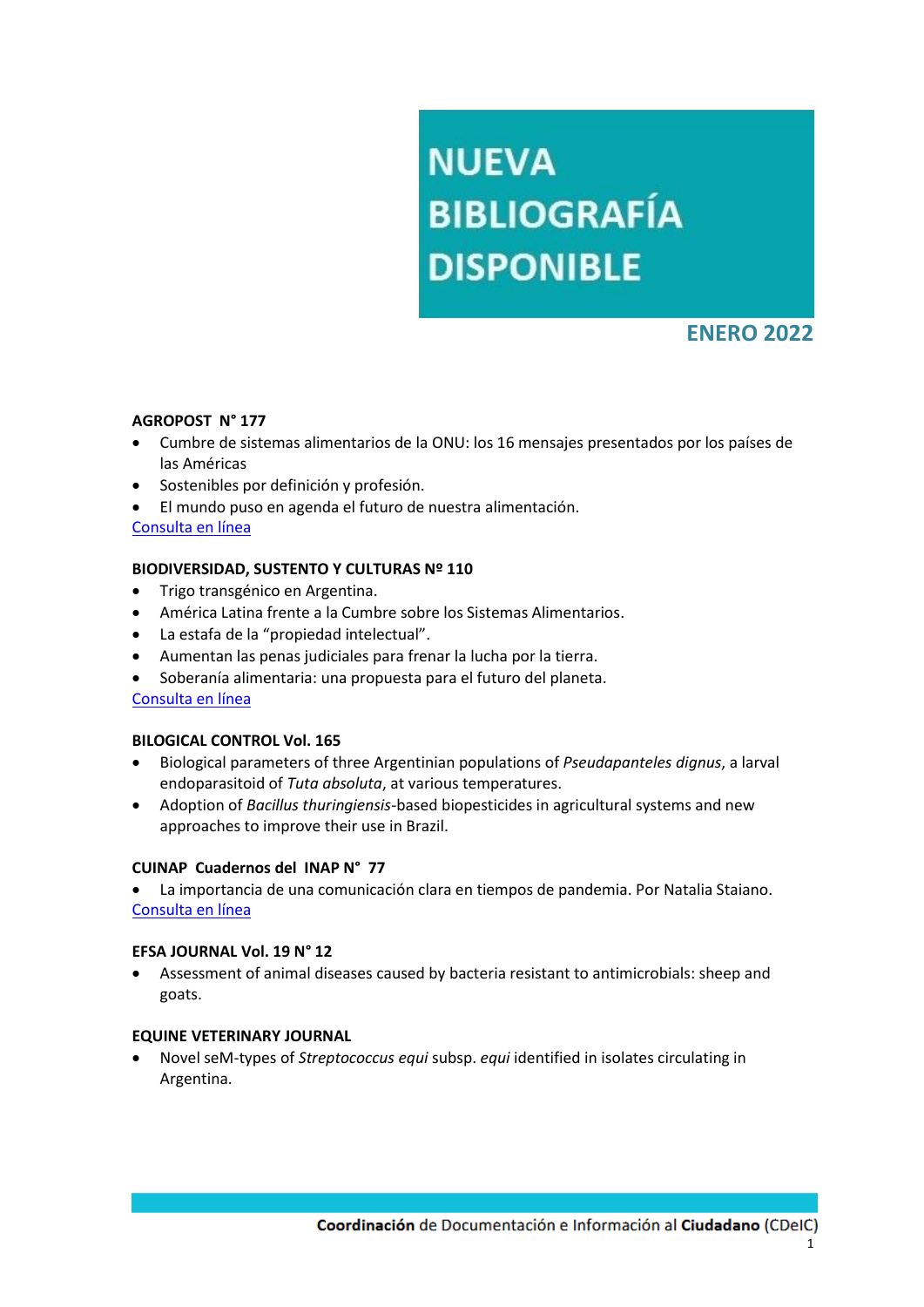# **FOOD CHEMISTRY Vol. 374**

- One-step extraction and simultaneous quantitative fluorescence immunochromatography strip for AFB1 and Cd detection in grain.
- Rapid determination of multi-antibiotic residues in honey based on modified QuEChERS method coupled with UPLC–MS/MS.
- A colorimetric and fluorescent dual-readout probe based on red emission carbon dots for nitrite detection in meat products.
- Rapid detection and prediction of chloramphenicol in food employing label-free HAu/Ag NFs-SERS sensor coupled multivariate calibration.
- Adsorption and convenient ELISA detection of sulfamethazine in milk based on MOFs pretreatment.

# **FOOD CHEMISTRY Vol. 375**

 Ultrasensitive determination and non-chromatographic speciation of inorganic arsenic in foods and water by photochemical vapor generation-ICPMS using CdS/MIL-100(Fe) as adsorbent and photocatalyst.

# **FOOD MICROBIOLOGY Vol. 103**

Rapid detection of *Campylobacter* spp. in chickens before slaughter.

# **FOODS Vol. 10 N° 12**

 Hapten Synthesis and Monoclonal Antibody Preparation for Simultaneous Detection of Albendazole and Its Metabolites in Animal-Origin Food.

# [Consulta en línea](https://www.mdpi.com/2304-8158/10/12/3106)

# **FUNGAL BIOLOGY Vol. 125 Nº 12**

 First report on the natural occurrence of entomopathogenic fungi in populations of the leafhopper *Dalbulus maidis* (Hemiptera: Cicadellidae): Pathogen identifications and their incidence in maize crops.

# **INTERNATIONAL JOURNAL OF FOOD SCIENCE AND TECHNOLOGY Vol. 57 N° 1**

 Development of real-time fluorescence saltatory rolling circle amplification for rapid detection of *Vibrio parahaemolyticus* in seafood.

# **JOURNAL OF AGRICULTURAL AND FOOD CHEMISTRY Vol. 69 Nº 46**

Detection, contamination, toxicity, and prevention methods of Ochratoxins: An update review

# **JOURNAL OF AGRICULTURAL AND FOOD CHEMISTRY Vol. 69 Nº 47**

 Fully automatic Multi-Class Multi-Residue Analysis of Veterinary Drugs Simultaneously in an Integrated Chip-MS Platform.

# **JOURNAL OF APPLIED ENTOMOLOGY Vol. 145 N° 10**

 Minimizing insecticides for control of spotted wing drosophila (*Drosophila suzukii*) in soft fruit using bait sprays

# **JOURNAL OF MICROBIOLOGICAL METHODS Vol. 192**

 Rapid and specific detection of *Mycoplasma gallisepticum* and *Mycoplasma synoviae* infection in poultry using single and duplex PCR assays.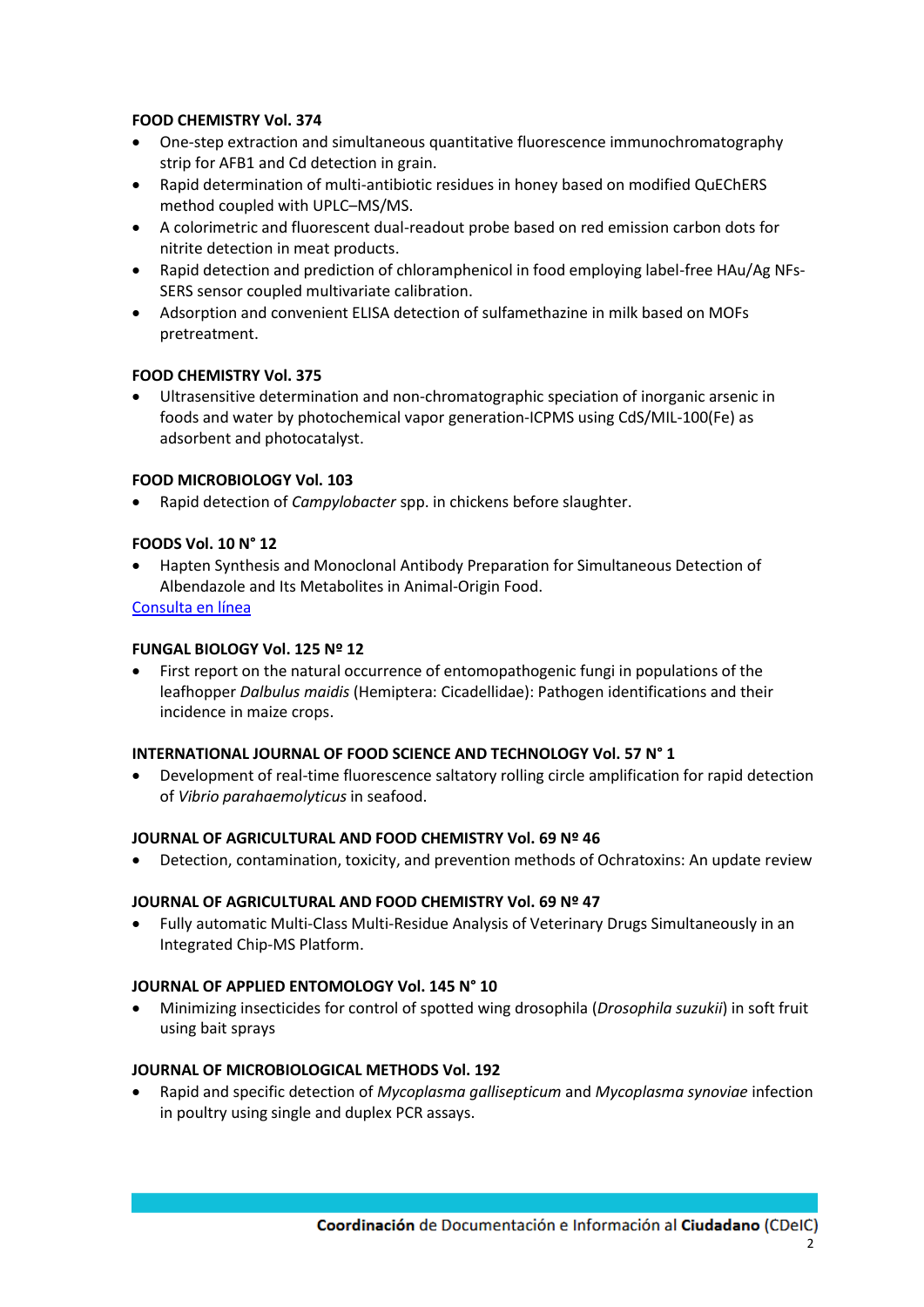# **JOURNAL OF STORED PRODUCTS RESEARCH Vol. 95**

 Studies on the application of bio-carbon dioxide as controlled atmosphere on pest management in wheat grain storage.

# **JOURNAL OF THE SCIENCE OF FOOD AND AGRICULTURE Vol. 102 N° 2**

 Determination of honey adulterated with corn syrup by quantitative amplification of maize residual DNA using ultra-rapid real-time PCR.

# **JOURNAL OF VETERINARY SCIENCE Vol. 22 N° 6**

 Development of a multiplex qRT-PCR assay for detection of African swine fever virus, classical swine fever virus and porcine reproductive and respiratory syndrome virus.

[Consulta en línea](https://www.vetsci.org/search.php?where=aview&id=10.4142/jvs.2021.22.e87&code=0118JVS&vmode=FULL)

# **JOURNAL OF VIROLOGICAL METHODS Vol. 300**

 A new single-chain variable fragment (scFv) antibody provides sensitive and specific detection of *CitrusTtristeza Virus*.

# **LWT Vol. 155**

 Development of a new multiplex quantitative real-time polymerase chain reaction method for Clostridium butyricum, Clostridium sporogenes and Clostridium tyrobutyricum detection in cheese.

#### **PEST MANAGEMENT SCIENCE Vol. 78 N° 1**

 Recent applications of chromatography for analysis of contaminants in cannabis products: a review.

# **PLANT PATHOLOGY Vol. 71 N° 1**

- Recent applications of chromatography for analysis of contaminants in cannabis products: a review.
- A case for conserving plant pathogens.
- The impact of climate change on disease in wild plant populations and communities.
- Globalizing plant health. [Consulta en línea](https://bsppjournals.onlinelibrary.wiley.com/toc/13653059/2022/71/1)

# **PREVENTIVE VETERINARY MEDICINA Vol. 198**

 *Salmonella* detection in commercially prepared livestock feed and the raw ingredients and equipment used to manufacture the feed: A systematic review and meta-analysis.

# **REVISTA DE SALUD ANIMAL Vol. 43 N° 2**

 Prevalencia de anemia infecciosa equina en Sudamérica, Centroamérica y el Caribe. Revisión sistemática y metanálisis.

[Consulta en línea](http://scielo.sld.cu/scielo.php?script=sci_issuetoc&pid=0253-570X20210002&lng=es&nrm=iso)

# **REVISTA MEXICANA DE CIENCIAS AGRICOLAS Vol. 12 Nº 7**

 Evaluación de dos procedimientos de medición de color en granos de maíces pigmentados. [Consulta en línea](http://cienciasagricolas.inifap.gob.mx/index.php/agricolas/article/view/2276/4531)